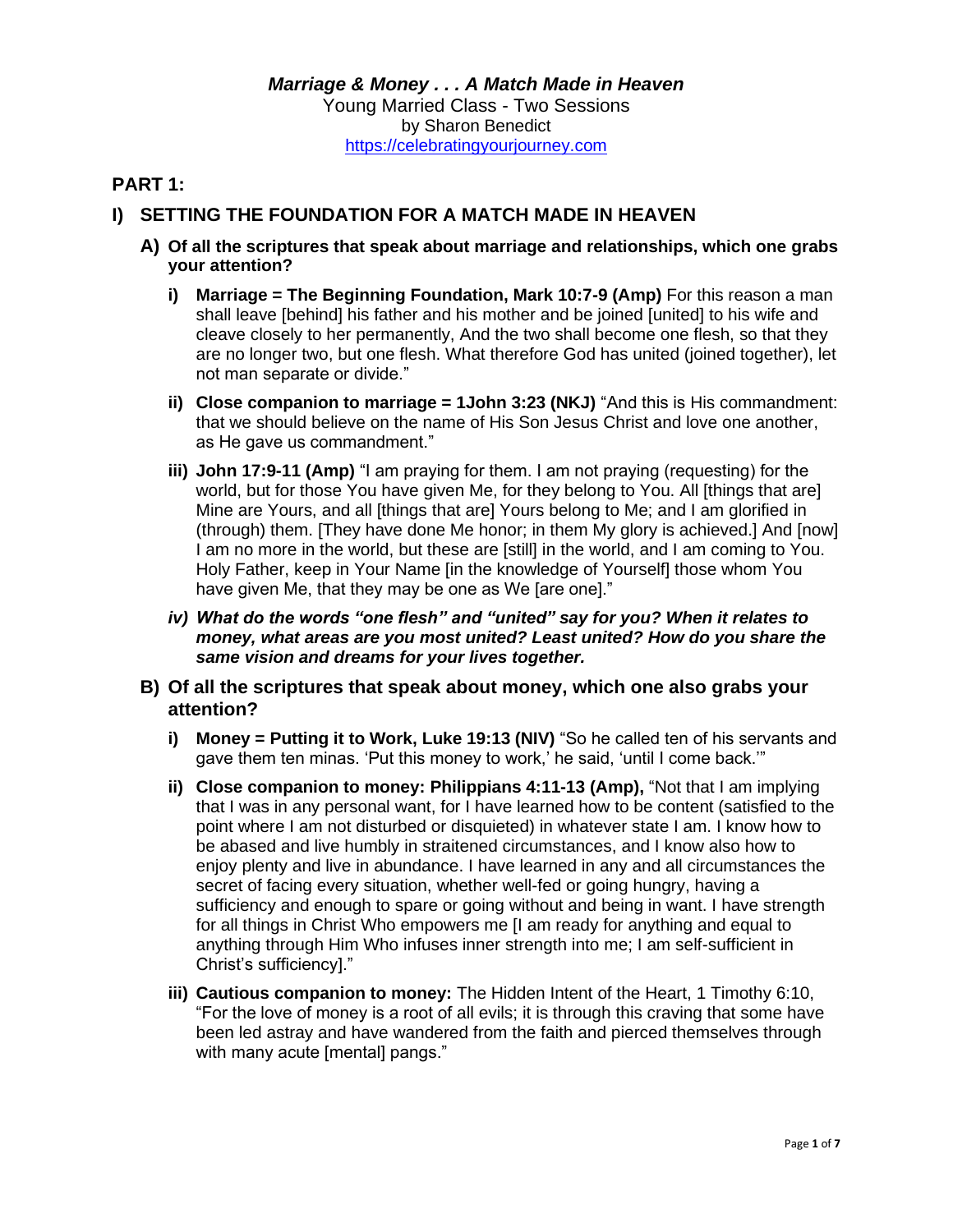- **iv) One of the most challenging and risky areas in sustaining harmony in a marriage is money. Consider these questions:**
	- a) How much and how many possessions do you need to be happy?
	- b) Who manages the money?
	- c) Who spends the money and for what?
	- d) How much debt do you have and how is it affecting your marriage? Who's the impulse buyer in the marriage?
	- e) Do you have a financial life plan that includes the basic documents to assess and manage your lives…one being a budget? Not a comfortable word, is it?
- **v) Dave Ramsey says there are 800 verses in the Bible about money; 176 verses on marriage.** And no matter what scripture you read, they are all connected to relationships with every decision we make and action we take.
- **vi) Suze Orman, author of Nine Steps to Financial Freedom, believes** ". . . most peoples' biggest problems in life—even those that appear on the surface not to be money related—are directly connected with their early, formative experiences with money."

### **II) LOOKING BACK IN TIME**

- **A) Let's do a couple exercises—First, use the attached Part 1 exercise sheet attached. Step back in time to the earliest moments (even in childhood) you can recall when money meant something to you, when you truly understood what it could do.** Then, reflect on how those early life experiences have directly influenced your feelings, thoughts, and actions about money today (fearing it, enjoying it, loving it, hating it). Write your thoughts down.
- **B) This exercise may illicit a number of emotions** tied to happy as well as sad or troublesome moments. These memories may include self-doubt, unworthiness, insecurity, and probably fear fueling them all. Whatever they are take some time together in the days ahead to share your thoughts and how you can help each other get free from what holds you stuck about money.
- **C) God's thoughts about you and your capacity to succeed together are clear with Jer 29:11-13 (Amp),** "For I know the thoughts and plans that I have for you, says the Lord, thoughts and plans for welfare and peace and not for evil, to give you hope in your final outcome. Then you will call upon Me, and you will come and pray to Me, and I will hear and heed you. Then you will seek Me, inquire for, and require Me [as a vital necessity] and find Me when you search for Me with all your heart."
- **D) What did you notice about these verses?** God's thoughts for your success have conditions & actions to take . . . Seeking God's help and direction as your "vital necessity." We often forget to ask for help not only from God but from each other in a marriage. We think we need to "man up," and do whatever on our own! Let's remember when we declare we are united and of one mind and heart, that's doesn't mean either of us can read minds. Communication and humility go hand in hand in marriage.
- **E) So, here's the second exercise on your Part 1 exercise sheet. Write down what strengths you see in your spouse that will help you be more united and one with each other when it comes to managing the money in your marriage.** Right now, give what you wrote down to your spouse. Then in the days ahead talk about what you shared with each other.
- **F)** Our next class will step into the basic money management tools to use as God intends for your Life Plan . . . making your marriage and money a match made in Heaven.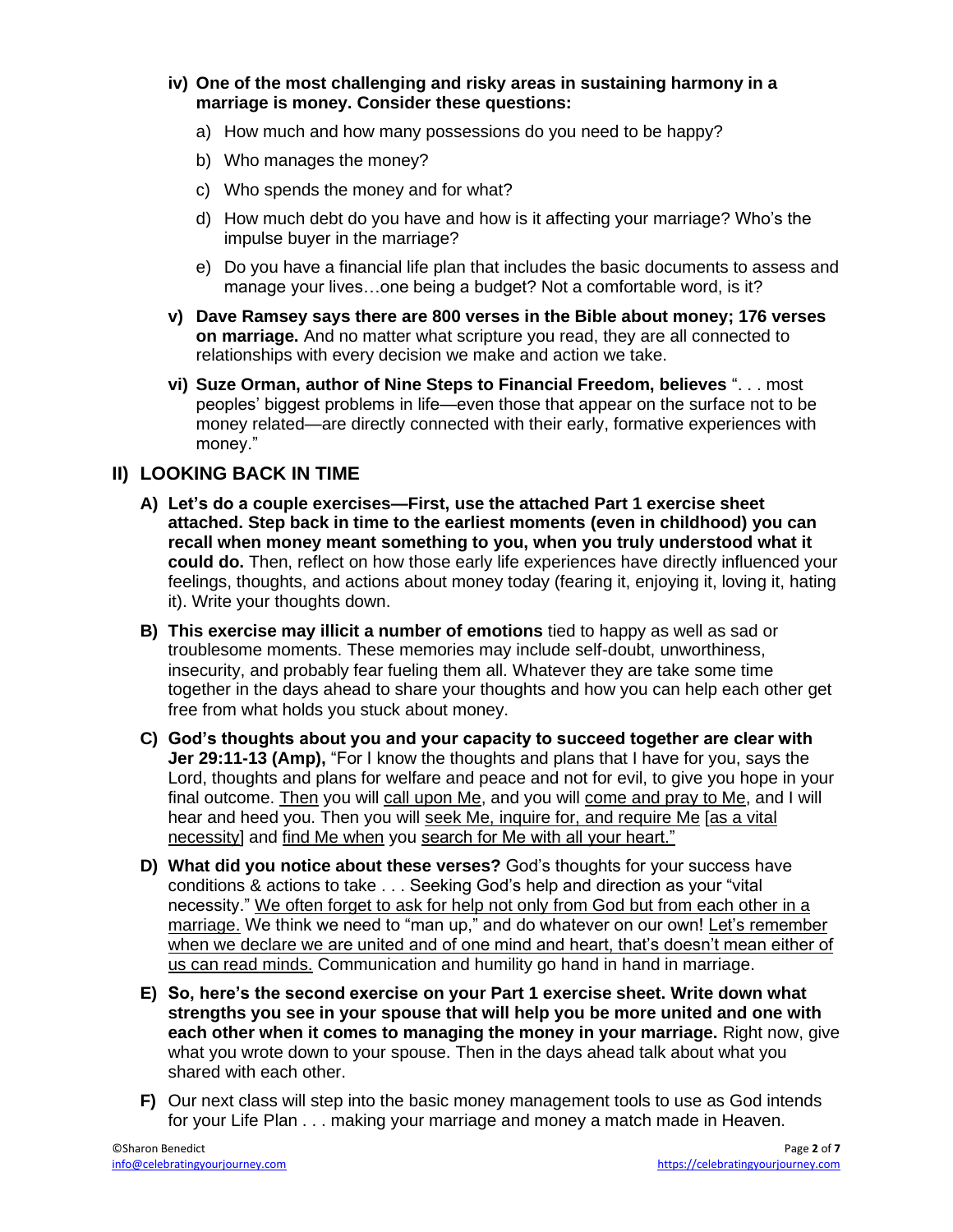## **PART 2**

#### **I) THE BASICS OF STEWARDSHIP = YOUR LIFE PLAN FOR THE MONEY SIDE OF LIFE**

- A) Money management tools to create and maintain throughout your life Net Worth, Budget, Home/Possessions, Benevolence & Giving, Emergency Records, Life & Family Memories
- **B)** Your *Net Worth Statement* will give you an overview of your assets and liabilities. Assets are what you own and liabilities are what you owe. They include cash in your savings and checking account, current cash value on your life insurance, current home equity, rental property, value on car, investments, personal property, retirement accounts. Your liabilities include any bank loans, car loans, credit card balance, mortgage balance, and personal loans.
- **C)** What does your **Budget** look like? A budget provides a hands-on tool for reigning in spending and achieving your life goals together. A budget should be a **SMART budget**…Specific, Measurable, Attainable, Rewarded, and Time-phased to your life dreams and goals as God intends for you.
	- **i) Budget consists of clear, appropriate debt reduction, saving/investment strategies, specific categories itemizing** *every* **annual mandatory and discretionary expense, and all sources of income.**
	- **ii) Where does your money go?** Do you know? From the grocery bills, house and insurance payments, doctor bills, dining out, going on vacation, buying that new car, you name it, the money seems to fly away all on its own. Yet, does it, really? For many of us we don't know where it went.
	- **iii) My question here is "Do you save receipts?"** Those receipts thrown away at the grocery store or while dining out is an integral part of your budget review and personal accountability. Tedious as it is for us, keeping receipts can make all the difference is creating and maintaining a viable budget for mandatory and discretionary spending.
	- **iv) Scriptures abound related to budgeting, such as** 
		- **a) Luke 14:28–30 (Amp)** "For which of you, wishing to build a farm building, does not first sit down and calculate the cost [to see] whether he has sufficient means to finish it? Otherwise, when he has laid the foundation and is unable to complete [the building], all who see it will begin to mock *and* jeer at him, Saying, 'This man began to build and was not able (worth enough) to finish.'**"**
		- **b) Proverbs 27:23 (Amp)** "Be diligent to know the state of your flocks, and look well to your herds."
		- **c) 1 Timothy 5:8 (Amp)** "If anyone fails to provide for his relatives, and especially for those of his own family, he has disowned the faith [by failing to accompany it with fruits] and is worse than an unbeliever [who performs his obligation in these matters]."
	- **v) Dave Ramsey [\(www.daveramsey.com\)](www.daveramsey.com) gives us a glimpse into the recommended % for basic household expenses and actual expenses [Review "Where does your money go each month" sheet attached].** 
		- **a)** For the next several minutes, estimate what you believe you spend in each of the basic household expenses. The at home sit down together and see how you match up with your actual expenses. If you do not have actual expense figures, try to estimate what you believe you spend in each category.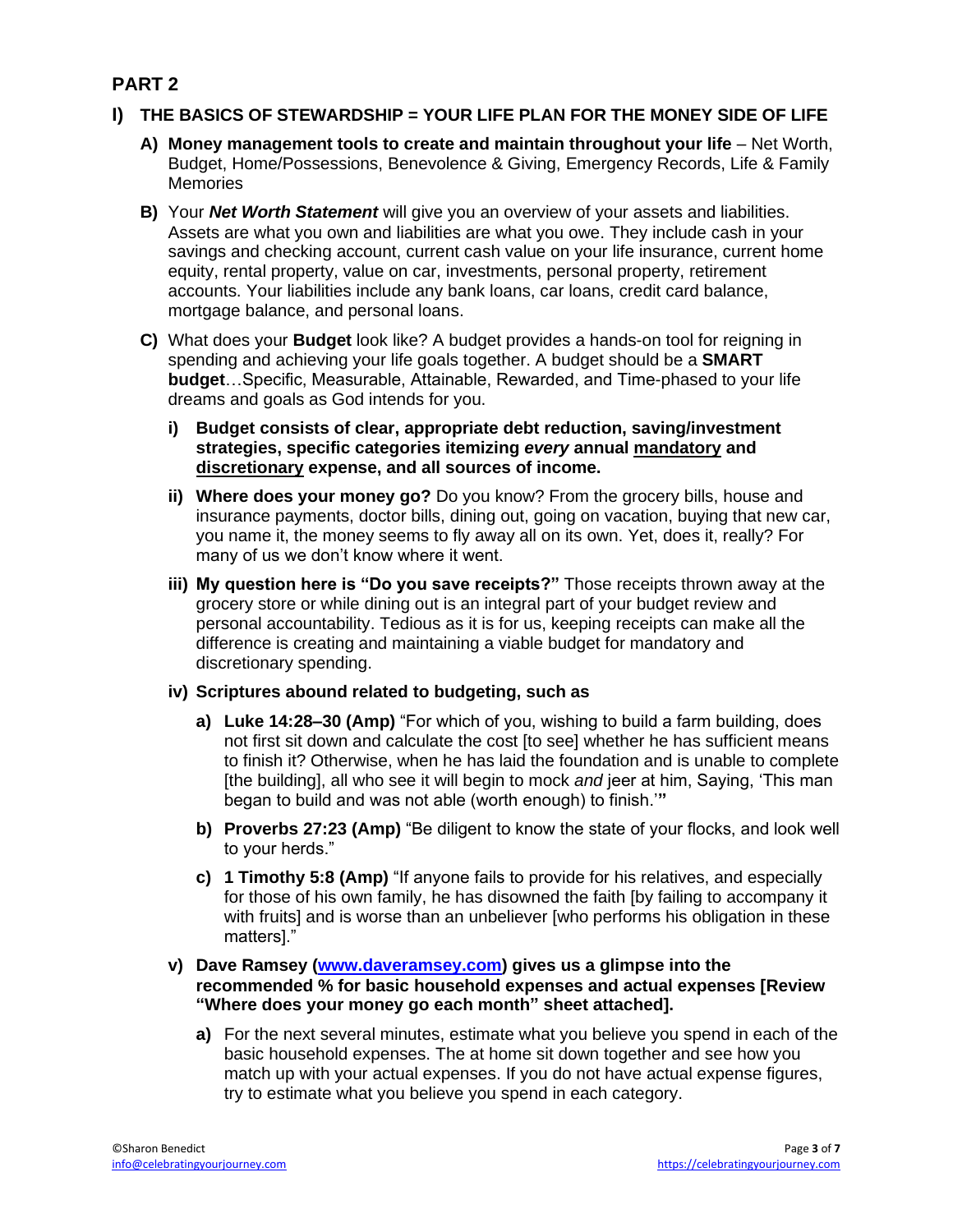- **b)** Ramsey used a compilation of several sources and his own experience to derive the suggested percentage guidelines. However, these are only recommended percentages and will change dramatically if you have a very high or very low income. For instance, if you have a very low income, your necessities percentages will be high. If you have a high income your necessities will usually be a lower percentage of income; and hopefully savings (not debt) will be higher than recommended.
- **vi) Does this sound familiar?** *"My budget can handle it. I've got enough money saved for the rest of my life. Well . . . unless I want to buy something."* There are times when I actually look at my check book balance and still say, "I can buy this and make up the money next year." Is this survival mode or what? This is also a slippery slope to unmanageable debt.
- **vii) Debt - First, "What is most important to you?" How do you envision getting debt free through the years? What might prevent you from succeeding? And how does your debt make you feel?** 
	- **a) Balancing Challenge = How do you balance what debt you believe you can handle with this scripture?** *Romans 13:8* "Owe no one anything except to love one another, for he who loves another has fulfilled the law." The heart of this scripture is to create a strategic plan to reduce and eliminate debt as reasonably and quickly as you can.
	- **b) What would you cut from your expenses?**
	- **c) Learn the difference between a debt and investment; your needs and your wants related to your life plan. You will then safeguard your money and your marriage.**
- **viii) Getting beyond just surviving is integrally connected to your own personal budget and commitment, your dreams and goals God has for you. How you spend, save, manage your credit, and plan for retirement determines to a great extent how well you celebrate your life.**
- **ix)** Your budget will help you avoid the **slippery slope to debt slavery**, get you **beyond just survival**, and **move you toward creating a savings & investment plan for your senior years together**.
	- **a)** But it will only serve its purpose if you both determine together to manage your money as God intends for your marriage.
- **x) Here comes the good news to motivate you to action.** These many benefits will help you see lasting value of living on a budget:
	- Considerably reduced stress for you and your family
	- Increased control of your financial destiny
	- Enhanced passion and lasting commitment for your dreams & goals
	- Financial freedom
	- Debt-free living
	- Save more money for targeted dreams & goals
	- Invests smarter
	- Jump starts your career
	- Protects and helps unify your family
	- More time for yourself
	- Supports high-quality wellness goals
	- Comfortable retirement
	- Having all-around more fun!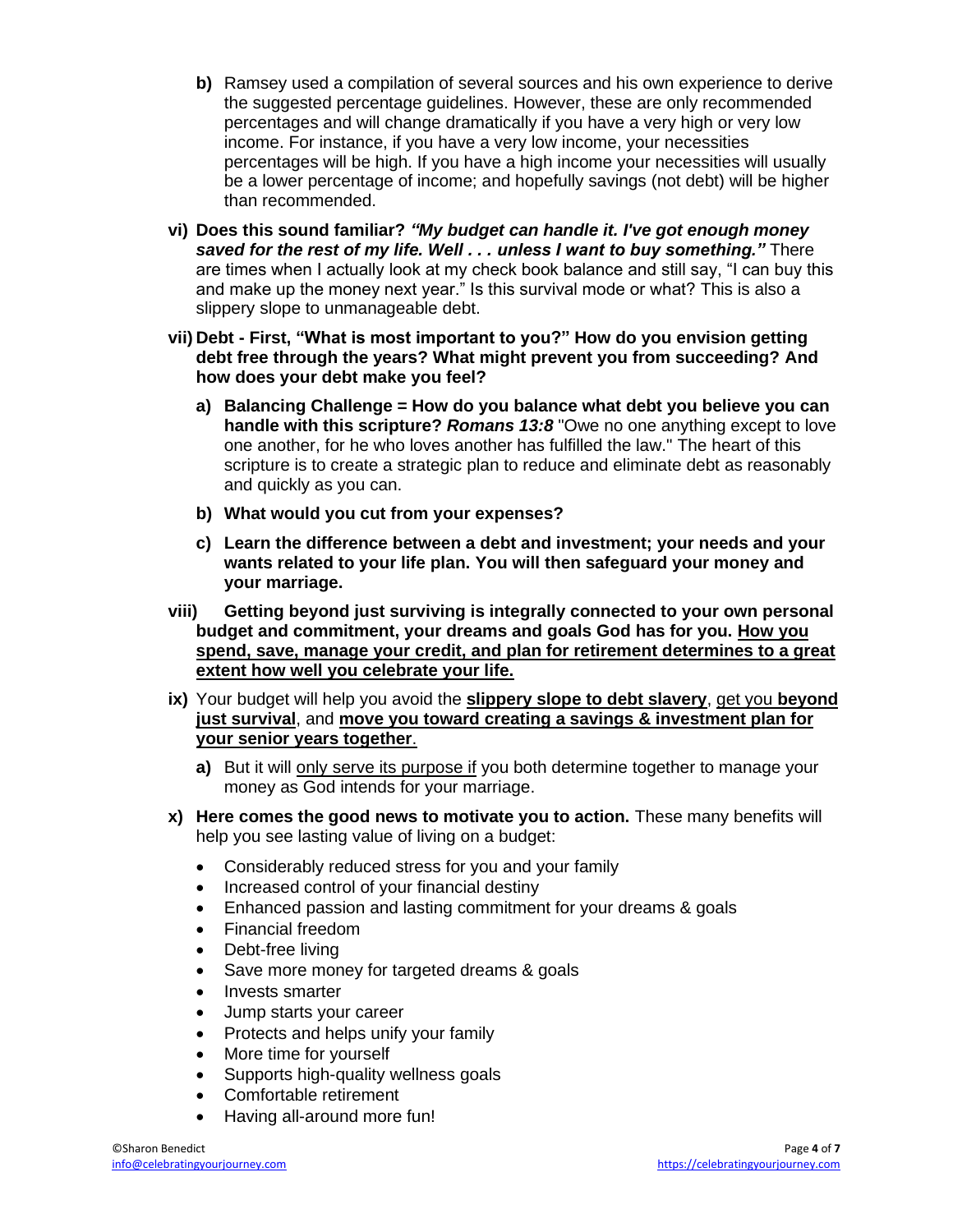#### **xi) Here are the consequences when you don't budget:**

- Intensified stress/family disagreements
- Distorted perceptions and judgments toward oneself and others
- Creditors/collection agencies routinely calling
- No money for basics—food, housing, healthcare/wellness, savings/investments, special needs/emergencies, long-sought dreams/goals
- Your health and wellbeing put at risk
- The end of the line bankruptcy, most likely devastating your family/other relationships
- **D)** You may ask, "Why include **Home/Possessions** in with these money management tools?" The reason is one of the biggest chunks of your money goes to the possessions you own. *This includes the debt you incurred to have those possessions and the cost to maintain them as long as possible. Which is another lesson all together that many of us forget after the romance of the purchase!* What is the difference between a Need and a Want anyway? And how does it all fit into our lives? Does it support our life plan?
- **E) Benevolence & Giving**  No matter what dreams and goals we have for our lives together, God's heart and soul is to help humanity in their need. So, our own life plan as God intends should include a heart to give with generosity.
	- **i) For most of us in this world today, this one is a hard one when you have a mountain of bills stacked on your desk** needing to be paid. In addition, we humans tend to keep our money close to the chest for me, my, and I. With God's help and our willingness to have Him direct the way we spend our money, benevolence and giving become a treasured joy in a marriage.
	- **ii) We all know the scripture that it is more blessed to give than to receive. Let's look at it a little closer. Acts 20:35 (AMP)** "I coveted no man's silver or gold or [costly] garments. You yourselves know personally that these hands ministered to my own needs and those [of the persons] who were with me. In everything I have pointed out to you [by example] that, by working diligently in this manner, we ought to assist the weak, being mindful of the words of the Lord Jesus, how He Himself said, It is more blessed (makes one happier and more to be envied) to give than to receive."
	- **iii) What do you notice about this scripture? There is balance is giving** . . . no jealousy, worked to meet own needs and those I am responsible for, help the weak through benevolent giving. All in balance and synergy so no one lacks. Sounds like life . . . what a balancing act it is! **[Review attached Benevolence/Giving sheet]**.
		- **a)** Keep in mind that part of giving has to do with God's commandment to tithe. I encourage you to study the **principle and practice of the tithe** in both Old & New Testament. Here are two scriptures that offer perspective.
			- **1) Malachi 3:10 "**Bring all the **tithe**s (the whole tenth of your income) into the storehouse, that there may be food in My house, and prove Me now by it, says the Lord of hosts, if I will not open the windows of heaven for you and pour you out a blessing, that there shall not be room enough to receive it."
			- **2) Luke 11:42** "But woe to you, Pharisees! For you **tithe** mint and rue and every [little] herb, but disregard *and* neglect justice and the love of God. These you ought to have done without leaving the others undone."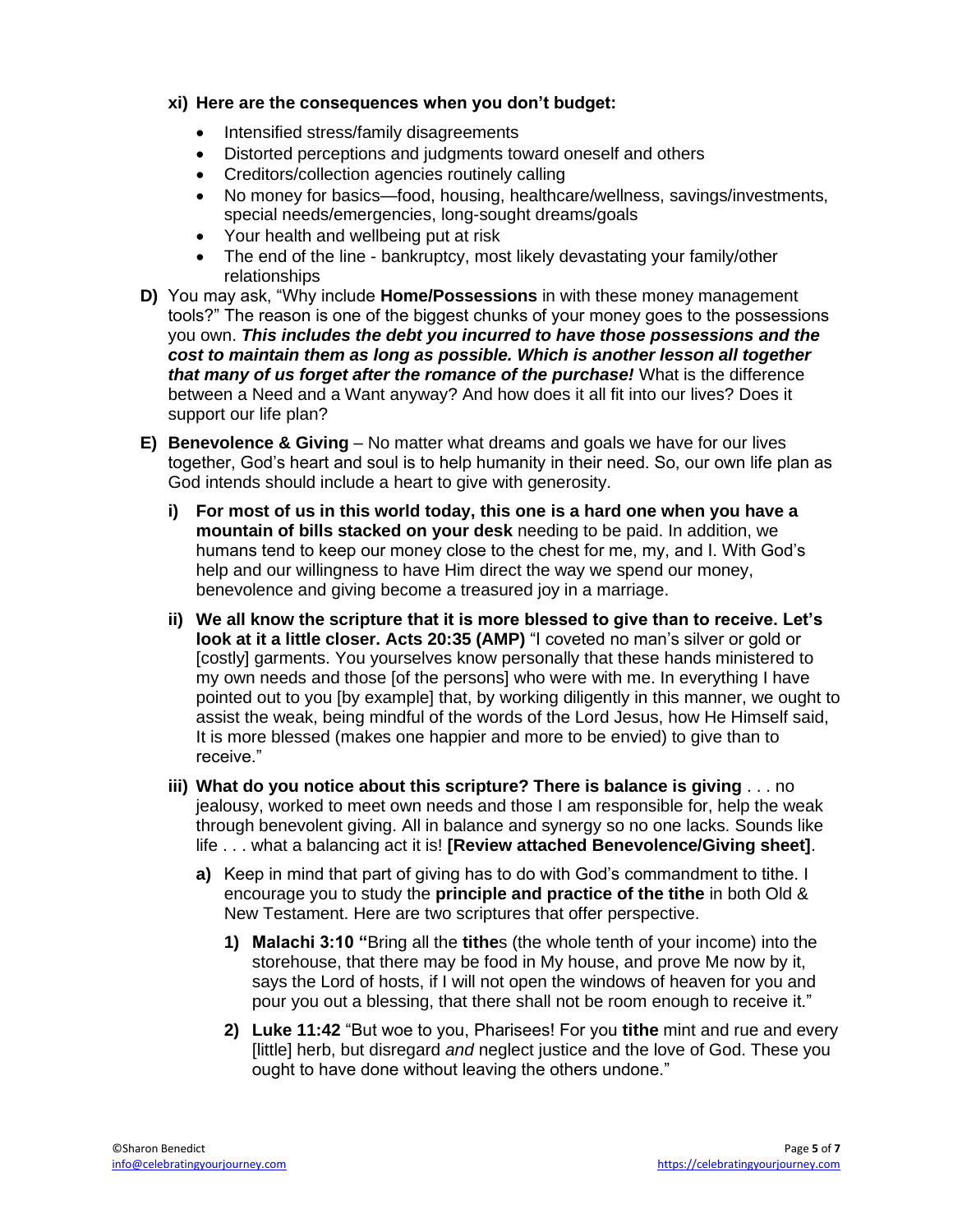- **b)** These scriptures set not only the principle and practice, but also the attitude. How does fear and faith/trust relate to this when God sees your heart? Where do you struggle in this area?
- **F) Your Will –** Providing a will (and if appropriate, a living trust) for your family and those you wish to leave your financial legacy is essential for successful money management, even after you leave this earth for greener pastures. Get professional advice on the process. Do your background check and homework on any recommended financial advisors. There are no guarantees of safety and trust with any advisor who says he is a Christian. Be engaged and proactive in every decision.
	- **a) Prov 13:22 (Amp)** "A good man leaves an inheritance [of moral stability and goodness] to his children's children, and the wealth of the sinner [finds its way eventually] into the hands of the righteous, for whom it was laid up."
- **G) Emergency Records**  Now what is this here for? Think about it. *What if something should happen to you and your parents or adult children have to step in and decipher what needs to be done, who to contact, how to manage your money and needs.* The list goes on.
	- **i) Keeping up-to-date emergency records typically include** adult and children information (name/birth/address, etc.), professional/legal documents/location/ contacts, Accounts list, Net Worth summary (income/investment/retirement, home/auto/property, insurance, and mortgage/loans), and credit card info and contact number in case of identity theft. These emergency records are stored in a *safe deposit box* and a secure place in your home.
	- **ii) For most of us, recordkeeping is one of the least liked chores, no matter how important and necessary.** It is often a love/hate relationship. **Difficulties with office organization, records and document management can waste up to 150 hours per year!**
		- **a) How would you like to have at least 150 more hours of free time** to use more productively? With many of the software tools available, such as Quicken and others, recordkeeping for emergency, home inventory of possessions, your budget, and other reports can be generated.
		- **b)** My hope and goal for **this class is to help you not only have a "want to" for recordkeeping but also for "making memories."**
- **H) Life & Family Memories How do you create and record family and life's memories? And why is this included?** One of the definitely more enjoyable recordkeeping routines is your Life & Family Memories. Making Memories are precious and **offer a timeless legacy for your family**.
	- **i)** These memories will also **sustain your motivation for managing your money and focus on the life you want, and God intends for you both.**
	- **ii) Instead of hiding them in a closet for years or just throwing away**, you can preserve those precious moments with your parents, your children, your friends, the trips you took, the gifts you were given. Memories can be arranged in photo albums, videos, family website album, on the wall, and in special legacy "treasure" boxes for all to glimpse and share your story.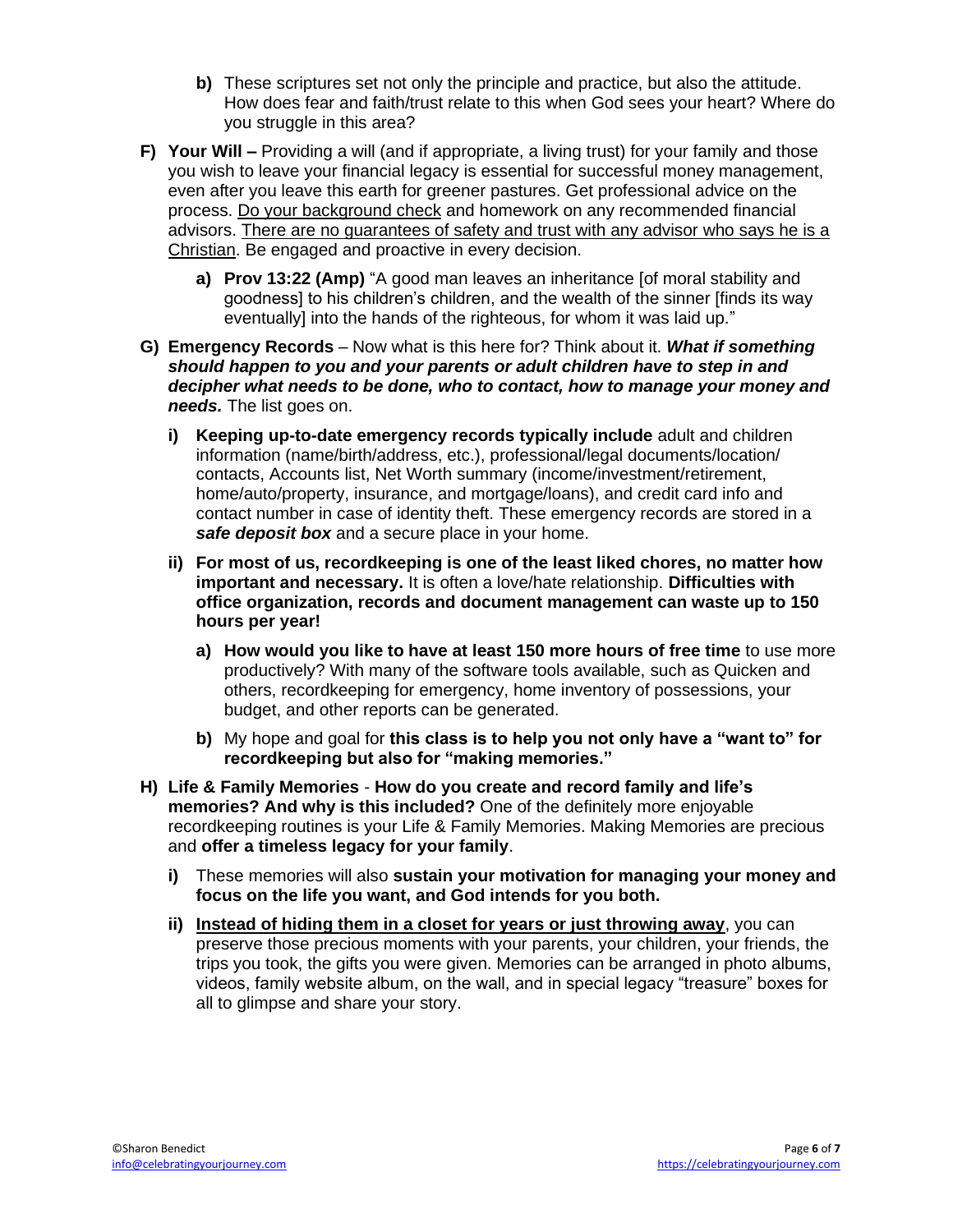#### **II) I LEAVE YOU WITH THESE WORDS THAT SPEAK TO MARRIAGE & MONEY . . . A MATCH MADE IN HEAVEN –**

- **A)** *"Every man's work, whether it be literature or music or pictures or architecture or anything else, is always a portrait of himself."* These words from the 19th century British writer, Samuel Butler, easily apply to the way we balance our checkbooks but also the memories we leave as our legacy to those we love.
	- **i)** We know our identity is in Christ (1 John 4:17Eph 2:10; Gal 3:26-27, Rom 6:5-11) not what we do. Yet, with this truth we also know what we do is a reflection and demonstrates how God expresses Himself through us (John 14:12, Eph 3:20). Our actions do reflect our faith (James 2:18, Matt 7:20).
- **B) Proverbs 13:22 (AMP)** "A good man leaves an inheritance [of moral stability and goodness] to his children's children, and the wealth of the sinner [finds its way eventually] into the hands of the righteous, for whom it was laid up." This is a scripture is worth repeating here.
- **C) Proverbs 31:10–11 (AMP)** A capable, intelligent, *and* virtuous woman—who is he who can find her? She is far more precious than jewels *and* her value is far above rubies *or* pearls. The heart of her husband trusts in her confidently *and* relies on and believes in her securely, so that he has no lack of [honest] gain or need of [dishonest] spoil."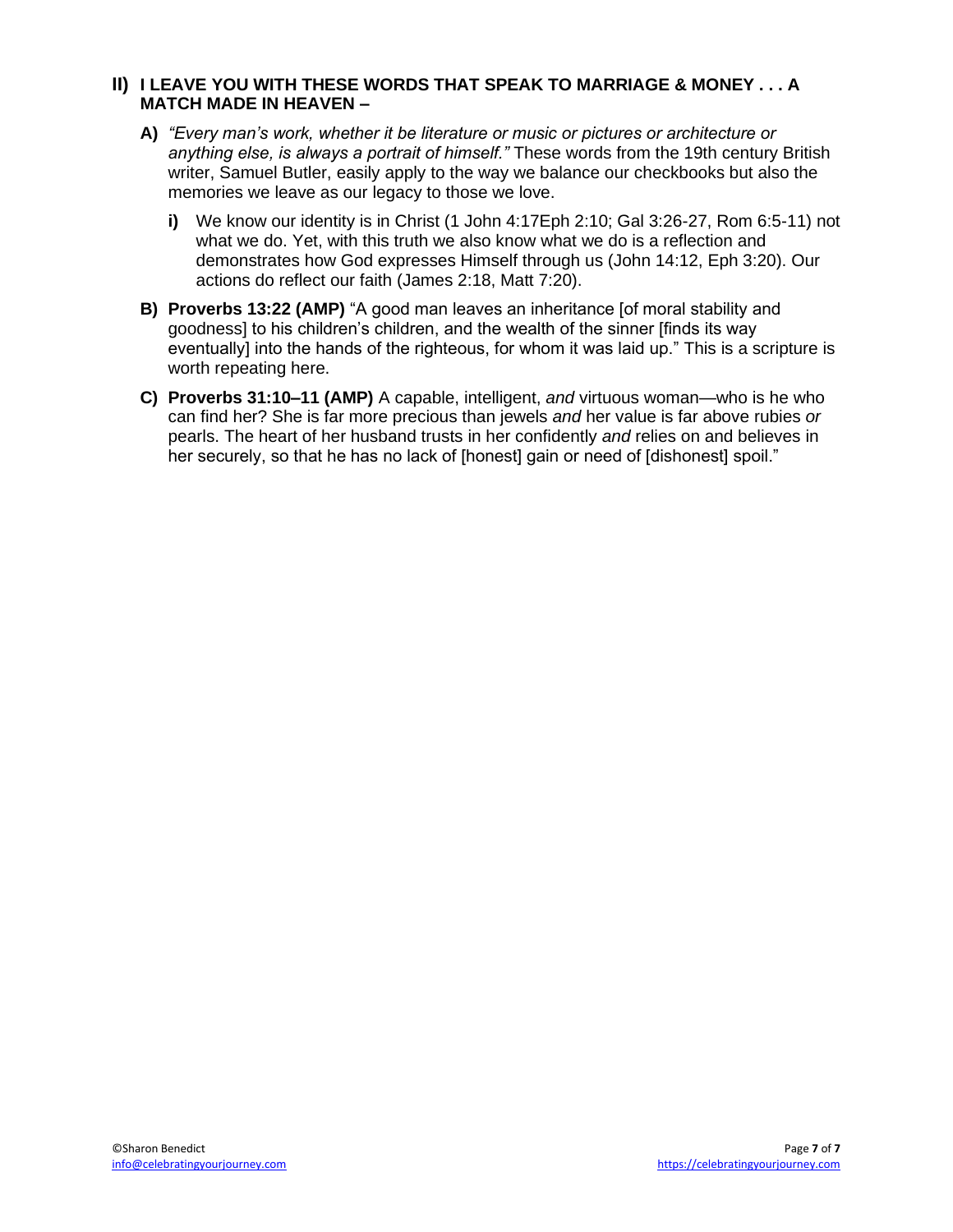#### *Marriage & Money . . . A Match Made in Heaven* Young Married Class - Two Sessions Oakhills Church, San Antonio, Texas **Exercises, Part 1**

**Step back in time to the earliest moments (even In childhood) you can recall when money meant something to you, when you truly understood what it could do.** Then, reflect on how those early life experiences have directly influenced your feelings, thoughts, and actions about money today (fearing it, enjoying it, loving it, hating it). Write your thoughts down.

**Write down what strengths you see in your spouse that will help you be more united and one with each other when it comes to managing the money in your marriage.** Right now, give what you wrote down to your spouse. Then in the days ahead talk about what you shared with each other.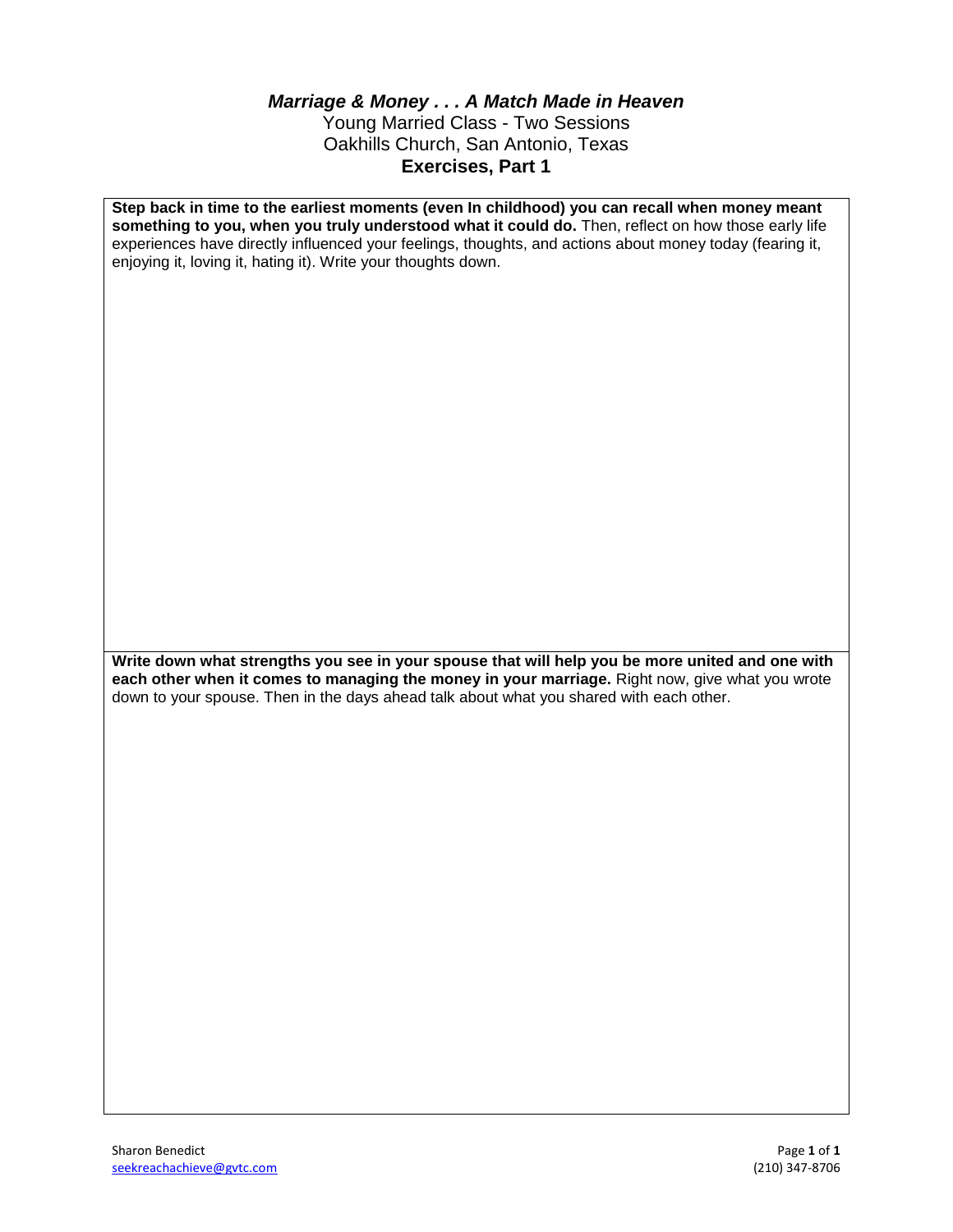

# **Where does your money go each month? ! DUTH&9I YFWGY**

Dave Ramsey ([www.daveramsey.com](http://www.daveramsey.com/)) gives us a glimpse into the recommended % for basic household expenses and actual expenses (provided via direct email interview, June 10, 2009). In the next lifeskill, *Recordkeeping*, you will utilize a more detailed household budget. If you do not have actual expense figures, try to estimate what you believe you spend in each category.

Ramsey used a compilation of several sources and his own experience to derive the suggested percentage guidelines. However, these are only recommended percentages and will change dramatically if you have a very high or very low income. For instance, if you have a very low income, your necessities percentages will be high. If you have a high income your necessities will usually be a lower percentage of income; and hopefully savings (not debt) will be higher than recommended.

| <b>Expense</b>                                                                                                                               | Recommended<br>% After Tax<br><b>Income</b><br><b>Expenses</b> * | Recom.<br><b>Dollar</b><br>Amount** | Your %<br><b>Expense</b><br><b>After-Tax</b><br><b>Income</b> | Your<br><b>Dollar</b><br><b>Amount</b> | Your<br><b>Desired</b><br><b>Budget</b><br><b>Goals</b> |
|----------------------------------------------------------------------------------------------------------------------------------------------|------------------------------------------------------------------|-------------------------------------|---------------------------------------------------------------|----------------------------------------|---------------------------------------------------------|
| <b>Charitable Gifts</b>                                                                                                                      | $10 - 15%$                                                       |                                     |                                                               |                                        |                                                         |
| Clothing                                                                                                                                     | $02 - 07%$                                                       |                                     |                                                               |                                        |                                                         |
| Debt                                                                                                                                         | $05 - 10%$                                                       |                                     |                                                               |                                        |                                                         |
| Food                                                                                                                                         | $05 - 15%$                                                       |                                     |                                                               |                                        |                                                         |
| Housing                                                                                                                                      | 25 - 35%                                                         |                                     |                                                               |                                        |                                                         |
| Medical/Health/Dental/<br>(including insurance)                                                                                              | $05 - 10%$                                                       |                                     |                                                               |                                        |                                                         |
| Personal                                                                                                                                     | $05 - 10%$                                                       |                                     |                                                               |                                        |                                                         |
| Recreational                                                                                                                                 | $05 - 10%$                                                       |                                     |                                                               |                                        |                                                         |
| Savings/Investments                                                                                                                          | $05 - 10%$                                                       |                                     |                                                               |                                        |                                                         |
| Transportation<br>(includes                                                                                                                  | $10 - 15%$                                                       |                                     |                                                               |                                        |                                                         |
| gas/maintain)                                                                                                                                |                                                                  |                                     |                                                               |                                        |                                                         |
| <b>Utilities</b>                                                                                                                             | $05 - 10%$                                                       |                                     |                                                               |                                        |                                                         |
| Other                                                                                                                                        |                                                                  |                                     |                                                               |                                        |                                                         |
| Other                                                                                                                                        |                                                                  |                                     |                                                               |                                        |                                                         |
| *Categories can be eliminated if they aren't "necessities" or if they are seasonal.<br>**Multiply after-tax income to recommended expense %. |                                                                  |                                     |                                                               |                                        |                                                         |

*For exclusive use by participants in Celebrating Your Journey* © *2008, 2011 Sharon L. Benedict*

DO NOT REPRODUCE (unless exception noted on page)